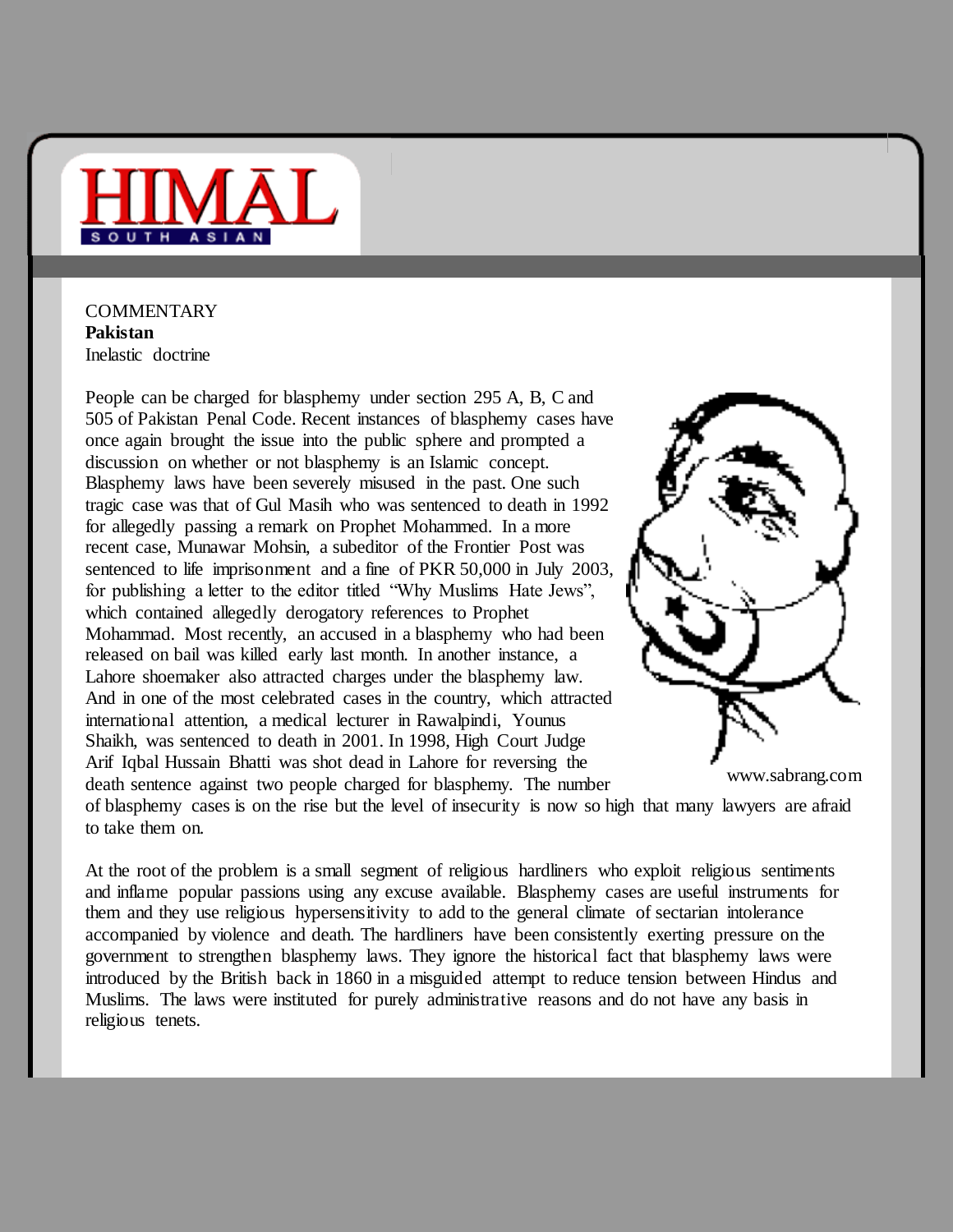Pakistan maybe a theocratic state, but socially the country is variegated in its ethnic, cultural and religious composition. The Muslim hardliners do not want to accept that contingent factors such as education, cognitive ability and personality traits influence peoples' interpretation of doctrines. Therefore, the interpretation of Islamic codes will vary and in many instances differ from that of the small segment which proclaims itself the sole authority on the subject. This group wants to impose its views on society by agitating for laws that restrict the elasticity of doctrinal interpretation.

Section 295C of the Pakistan Penal Code pertains to the use of derogatory remarks—"...whoever by words, either spoken or written or by visible representation, or by any imputation, innuendo, or insinuation, directly or indirectly, defiles

the sacred name of the Holy Prophet Mohammed (PBUH) shall be punished with death, or imprisonment for life, and shall also be liable to fine". Many have argued that this section is against the teachings of the Prophet. Works of legal luminaries like Justice Shafiq Usmani endorse the view that the concept of blasphemy is unknown to Islamic jurisprudence. Many cite the fact that there are only three verses in the Quran (7:180, 41:40 and 33:57) that are actually relevant to concept, as distinct from the act, of blasphemy. None of these verses says that people can be charged and brought to trial for blasphemy. The Quran does not confer any authority or despotic power to any individual, community or state to act as the guardian of the religion. In fact, there are explicit proscriptions on the arrogation of such powers, which are to be found in the Quranic verses 6:107, 88:22 and 64:2.

But such is the hold of hardliners in Pakistani society these days that even those proposing moderate reforms have to tread with caution. In 2000, President-General Pervez Musharraf had announced that measures would be taken to amend the procedure for the registration of blasphemy cases to prevent misuse. However, nothing came of it owing to the protests by religious groups. That the political leadership of the country and the government should step around this issue so gingerly is

not surprising. The relevant law that concerns blasphemy was introduced in 1986 by General Zia-ul Haq. This was the period when the state had embarked on an overtly theocratic vision of itself and was working in close co-operation with the religious lobby which viewed the law as its special creation and instrument of control.

The mainstream polity of Pakistan, in moments of competitive populism, cultivates the hardliners by pandering to their special interest in the blasphemy laws. In 1992, then Prime Minister Nawaz Sharif, went so far as to make capital punishment the only possible sentence that could be awarded for those convicted under blasphemy law. So long as this end of the political spectrum—the religious extreme retains influence, little change can be expected in the current status of the law and its use or misuse.

Such is the hold of hardliners these days that even those proposing moderate reforms have to tread with caution.



Younus Shaikh: a victim of laws.